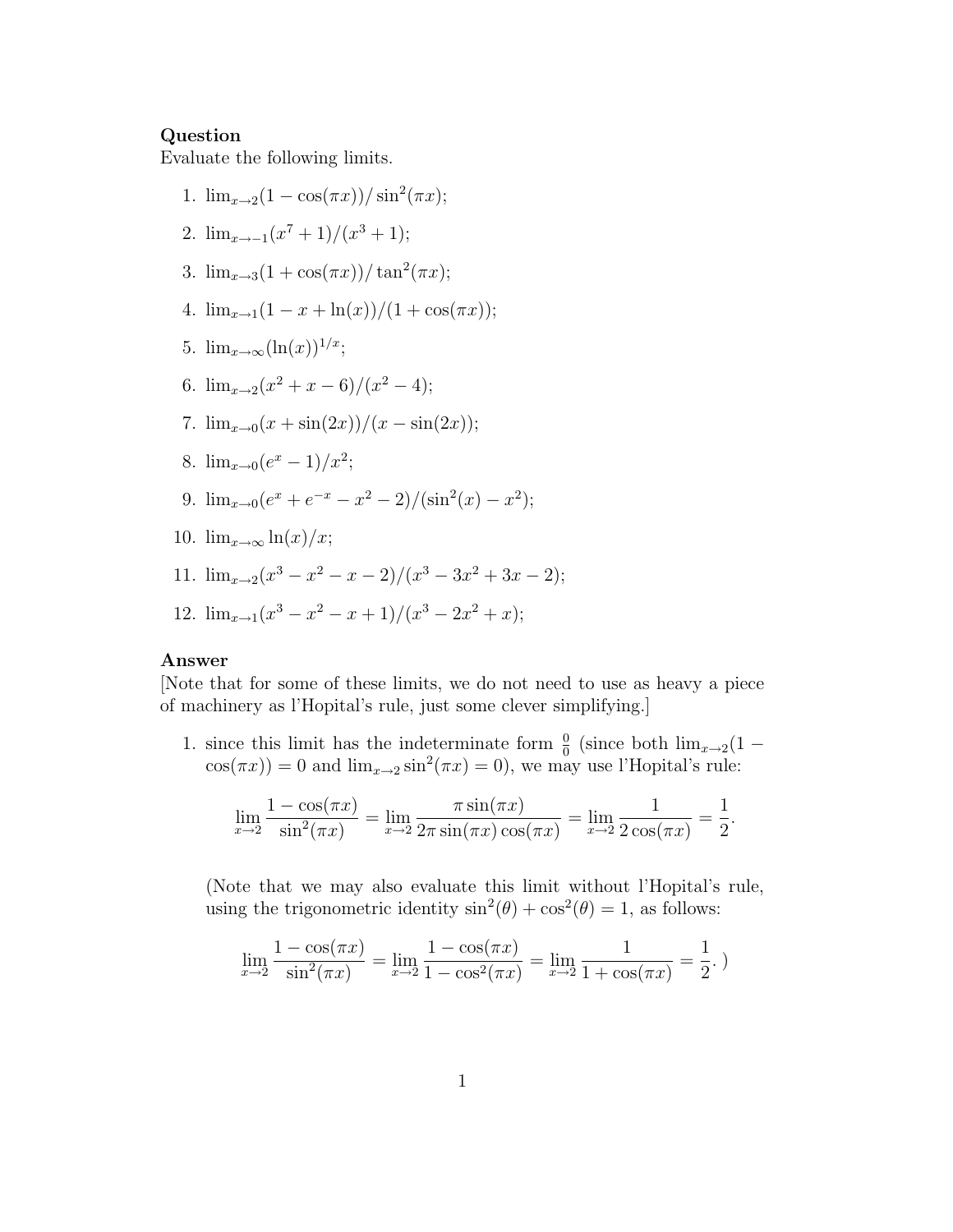2. again, here we have the choice of factoring or using l'Hopital's rule. I feel like factoring:

$$
\lim_{x \to -1} \frac{x^7 + 1}{x^3 + 1} = \lim_{x \to -1} \frac{(x+1)(x^6 - x^5 + x^4 - x^3 + x^2 - x + 1)}{(x+1)(x^2 - x + 1)}
$$

$$
= \lim_{x \to -1} \frac{x^6 - x^5 + x^4 - x^3 + x^2 - x + 1}{x^2 - x + 1} = \frac{7}{3}.
$$

3. write  $tan(z) = sin(z)/cos(z)$  and simplify:

$$
\lim_{x \to 3} \frac{1 + \cos(\pi x)}{\tan^2(\pi x)} = \lim_{x \to 3} \frac{(1 + \cos(\pi x)) \cos^2(\pi x)}{\sin^2(\pi x)} \n= \lim_{x \to 3} \frac{(1 + \cos(\pi x)) \cos^2(\pi x)}{1 - \cos^2(\pi x)} = \lim_{x \to 3} \frac{\cos^2(\pi x)}{1 - \cos(\pi x)} = \frac{1}{2}.
$$

4. as this has the indeterminate form  $\frac{0}{0}$ , and since there seems to be no easy simplification possible, we use l'Hopital's rule:

$$
\lim_{x \to 1} \frac{1 - x + \ln(x)}{1 + \cos(\pi x)} = \lim_{x \to 1} \frac{-1 + \frac{1}{x}}{-\pi \sin(\pi x)}.
$$

Since this limit still has the indeterminate form  $\frac{0}{0}$ , we may use l'Hopital's rule again:

$$
\lim_{x \to 1} \frac{-1 + \frac{1}{x}}{-\pi \sin(\pi x)} = \lim_{x \to 1} \frac{-\frac{1}{x^2}}{-\pi^2 \cos(\pi x)} = -\frac{1}{\pi^2}.
$$

5. this has the indeterminate form  $\infty^0$ , and so we rewrite it:

$$
\lim_{x \to \infty} (\ln(x))^{1/x} = \lim_{x \to \infty} \left( e^{\ln(\ln(x))} \right)^{1/x} = e^{\lim_{x \to \infty} \ln(\ln(x))/x}.
$$

The exponent has the indeterminate form  $\frac{\infty}{\infty}$ , and so we may use l'Hopital's rule:

$$
\lim_{x \to \infty} \frac{\ln(\ln(x))}{x} = \lim_{x \to \infty} \frac{\frac{1}{\ln(x)} \cdot \frac{1}{x}}{1} = 0.
$$

Hence, we see that

$$
\lim_{x \to \infty} (\ln(x))^{1/x} = e^{\lim_{x \to \infty} \ln(\ln(x))/x} = e^0 = 1.
$$